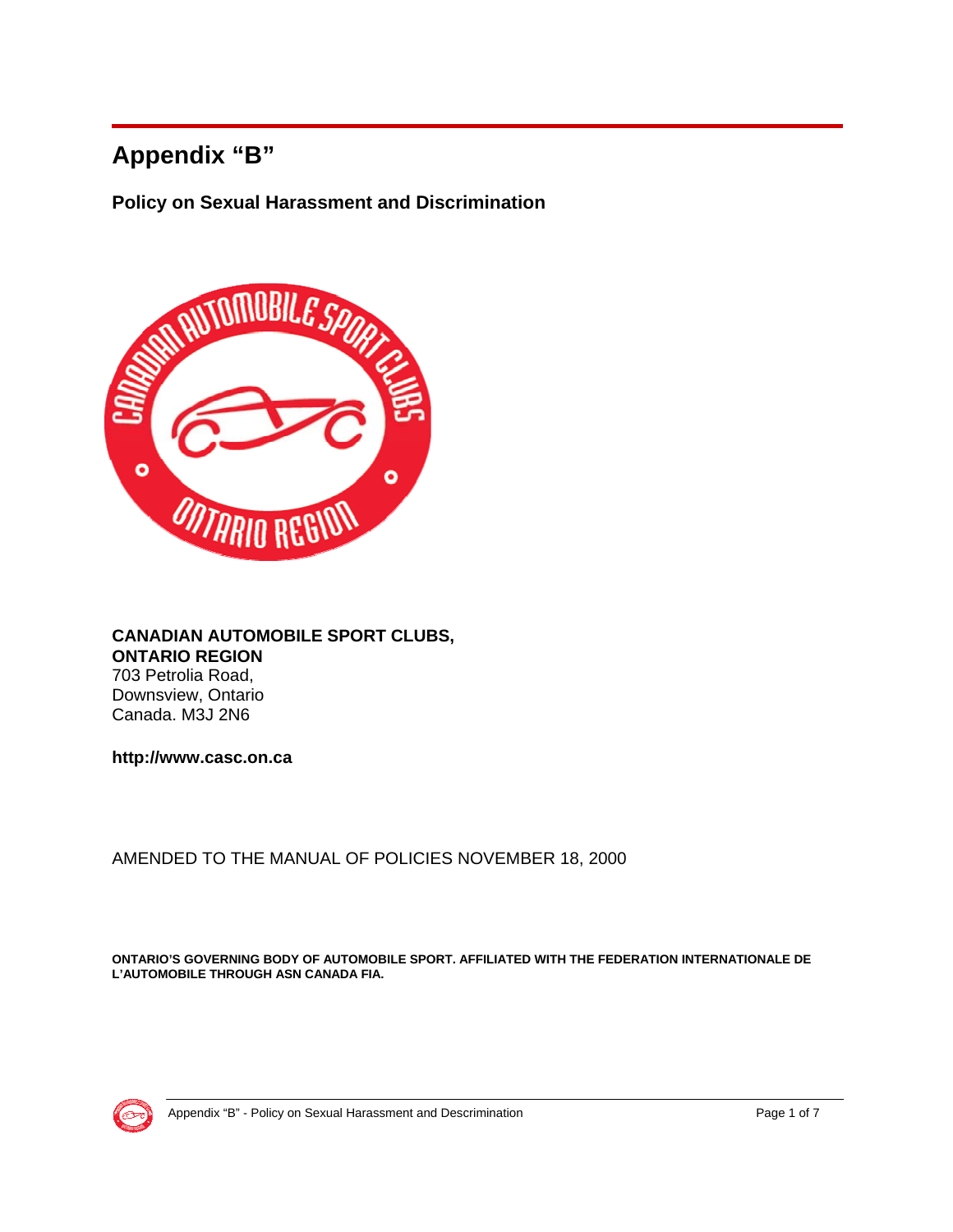#### **POLICY STATEMENT**

CASC-OR recognizes that others who are engaged in activities in which CASC-OR is involved may subject its members, officers and directors to unequal treatment or sexual harassment. In these circumstances, CASC-OR acknowledges that it will use reasonable efforts to support and assist the person subjected to such discrimination or harassment to correct or obtain redress with respect to the situation.

#### **ARTICLE ONE - PURPOSE**

The purpose of this policy is to recognize the right of all CASC-OR members and guest of CASC-OR to be treated with dignity and respect through equal treatment and opportunity, including the right to participate in all CASC-OR activities free from discrimination and sexual harassment. The purpose of this policy is to attempt to prevent and provide a possible means of remedying discrimination and sexual harassment in any activity that involves members of CASC-OR.

#### **ARTICLE TWO - COMING INTO FORCE**

This policy will come into force effective November 16th, 1997.

#### **ARTICLE THREE - APPLICATION OF POLICY**

This policy will apply to and should govern the conduct of all members, officers and directors of CASC-OR and may be used to assess the conduct of guests of CASC-OR and others participating in activities involving members of CASC-OR.

#### **ARTICLE FOUR - DEFINITION: DESCRIMINATION**

Discrimination is adverse unequal treatment because of race, ancestry, place of origin, colour, ethnic origin, citizenship, creed, sex, sexual orientation, age, marital status, family status, or handicap. Every person has the right to equal treatment with respect to participation in CASC-OR and it's activities without discrimination on the basis of any of these grounds.

### **ARTICLE FIVE - DEFINITION: SEXUAL HARASSMENT**

Sexual harassment is a course of vexatious comment or conduct with a sexual connotation that is know or ought reasonably to be known to be unwelcome. Examples of prohibited sexual harassment include, but are not limited to;

- 1) verbal abuse or threats;
- 2) unwelcome remarks, jokes, innuendoes or taunting;
- 3) displaying of pornographic or other offensive or derogatory pictures;
- 4) practical jokes which cause awkwardness or embarrassment;

5) unwelcome invitations or requests whether indirect or explicit, or accompanied by intimidation;

6) leering or other gestures;



Appendix "B" - Policy on Sexual Harassment and Descrimination **Page 2 of 7** Page 2 of 7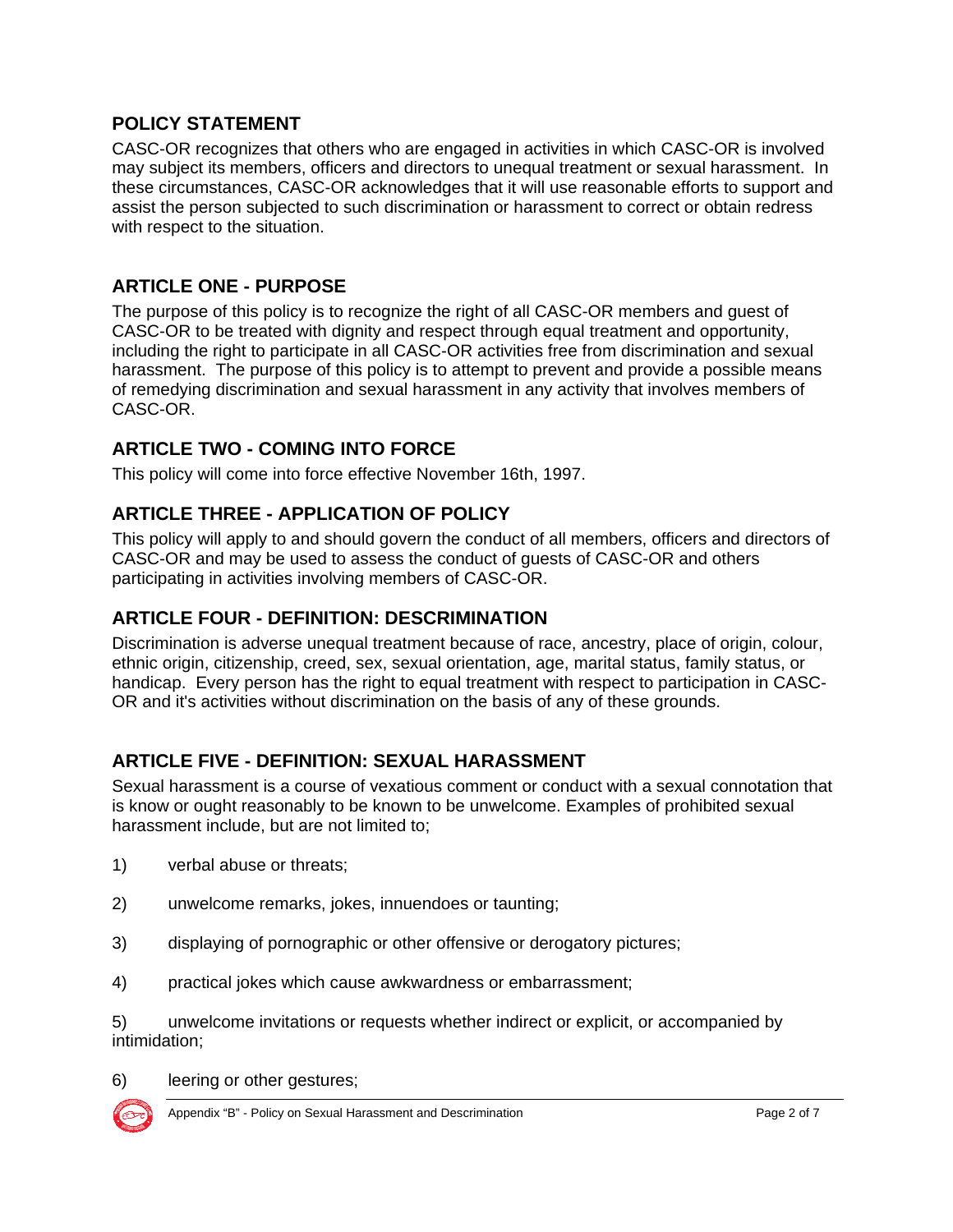- 7) unnecessary physical contact such as touching, patting, pinching, or punching;
- 8) physical assault;

9) unwelcome conduct of a sexual nature that detrimentally affects the work environment or leads to adverse consequences for victims relative to their role in CASC-OR;

10) sexual references, comments, solicitations, or advances or taunting, demeaning or teasing comments of a sexual nature and

11) comments of a sexual nature, which express or imply sexual unattractiveness.

The term, sexual harassment will be interpreted broadly under this policy and shall not apply only in the case of relationships with respect to different levels of authority.

# **ARTICLE SIX - PROHIBITION**

Every person has the right to freedom from discrimination as defined in Article four (4) of this policy and from sexual harassment as defined in Article five (5) of this policy, by a Director, Officer, or agent of CASC-OR or by another member. Therefore discrimination or sexual harassment as defined in this policy is prohibited at all CASC-OR activities and events.

Every person also has the right to be free from a sexual solicitation or advance by a person in a position to confer, grant or deny a benefit or advancement to the person where the person making the solicitation or advance knows, or ought reasonably to know, that it is unwelcome. Such conduct is prohibited under this policy.

Every person has the right to be free from a reprisal or threat of reprisal for the rejection of a sexual solicitation or advance where the reprisal is made or threatened by a person in a position to confer, grant or deny a benefit or advancement to the person. Such conduct is prohibited under this policy.

Every person has the right to be free from any reprisal or threat of reprisal for taking any action contemplated in this policy. This would include, but is not limited to, the making of a complaint. Any such reprisal or threat of reprisal is prohibited under this policy.

### **ARTICLE SEVEN - APPOINTMENT OF OMBUDSMAN**

The Board of Directors shall appoint an Ombudsman (advisor) who shall share the responsibility of the administration of this policy. Any determination under the provisions of this policy will require the support of the Ombudsman. The role of the said advisor is to receive and investigate complaints under this policy and in the event that a finding of discrimination or sexual harassment is made, recommend appropriate sanctions. The Board of Directors maintains the authority to remove or replace an advisor as it sees fit. The primary objective of the Ombudsman is to maintain a safe and healthy environment for CASC-OR activities and events, which is free from discrimination and sexual harassment.

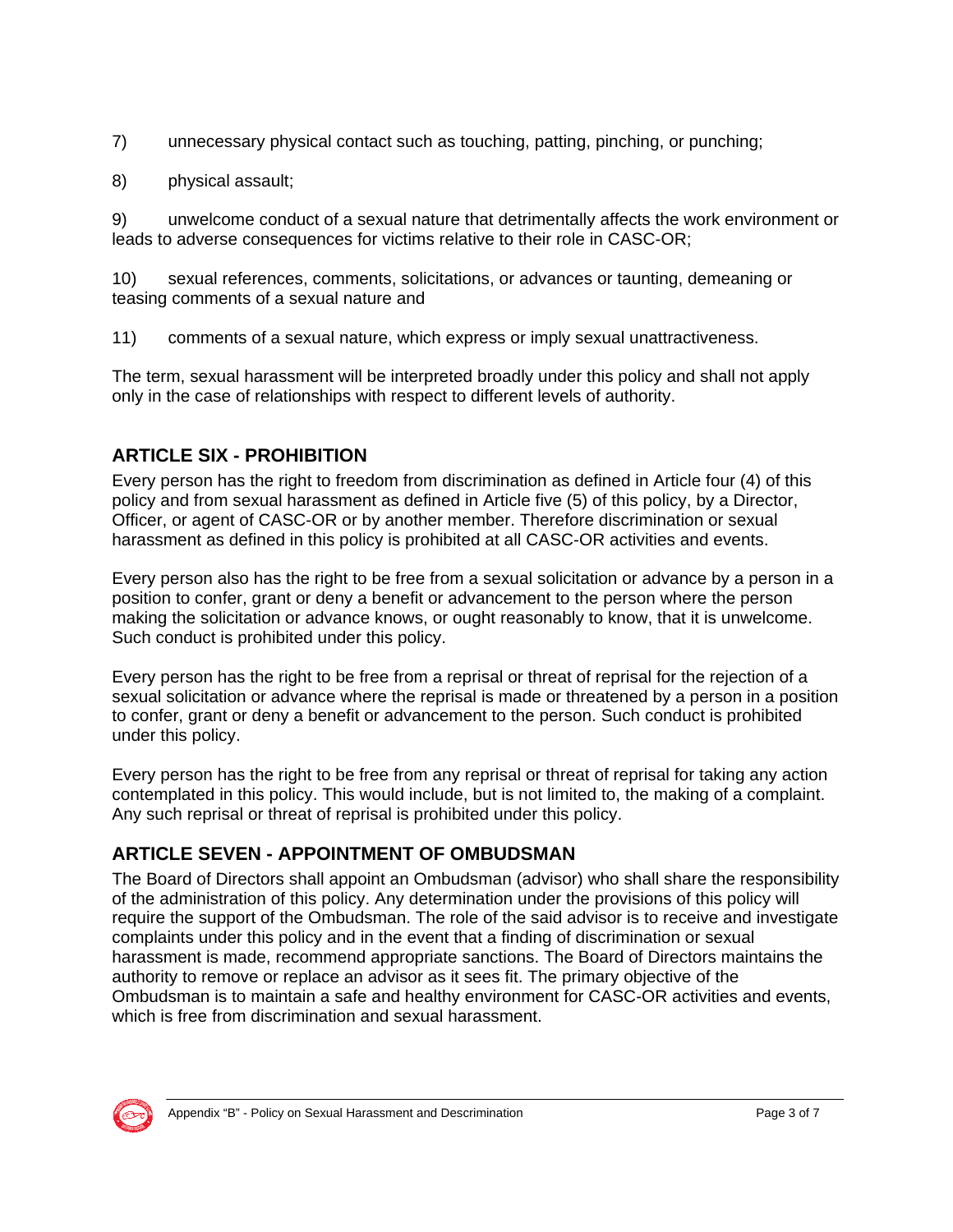## **ARTICLE EIGHT - INTERNAL COMPLAINTS PROCEDURE**

Upon the appointment of the Ombudsman pursuant to Article seven (7) of this policy, the name of the advisor shall be communicated to all members together with an address and telephone number at which the advisor can be reached. A copy of this policy shall be delivered to every member or agent of CASC-OR OR.

Members should inform the person engaged in harassment that the harassment is unwelcome. They have a duty to inform the harasser that the harassment is unwelcome and must stop. If unsuccessful in curbing the harassment the member should immediately inform his or her superior or the Ombudsman.

All members are strongly encouraged to contact the Ombudsman to report any complaint whether ft pertains to the person communicating the complaint or to another member.

In order to effectively administer this policy it is essential to have the opportunity to address, manage and resolve the issues of the complaint.

Upon receipt of a complaint, the Ombudsman will record the particulars of the complaint and the date upon which the complaint was received. The Ombudsman cannot guarantee confidentiality although the Ombudsman should make all possible efforts to keep the complaint confidential.

Although anonymous complaints are accepted, recorded and received, the Ombudsman must advise the complaint that same may prove difficult or impossible to investigate.

Within two weeks of the date of the receipt of the complaint, the Ombudsman shall review the substance of the complaint with the Board of Directors. The Board of Directors will at that time determine whether the complaint requires investigation. If it is decided that the complaint should not be investigated at this time, the Ombudsman will report back to the complainant. If the complainant objects to the decision not to investigate, an investigation of the complaint will be commenced within two weeks of the objection. If the Ombudsman determines that the complaint is worthy of investigation, the investigation will be commenced within two weeks of the decision to investigate.

### **ARTICLE NINE - POWERS OF INVESTIGATION**

Any Ombudsman may investigate a complaint. The powers of investigation include the following:

1) The Ombudsman may request the production for inspection and examination of documents or things that are or may be relevant to the investigation;

2) Enter any place, other than a place that is being used as a dwelling, at any reasonable time, for the purpose of investigating the complaint;

3) Upon giving a receipt therefore, remove from a place documents produced in response to a request under clause two (2) for the purpose of making copies thereof or extracts there from and shall promptly return them to the person who produced or furnished them;

4) Question a person on matters that are or may be relevant to the complaint subject to the person's right to have counsel or a personal representative present during such questioning,

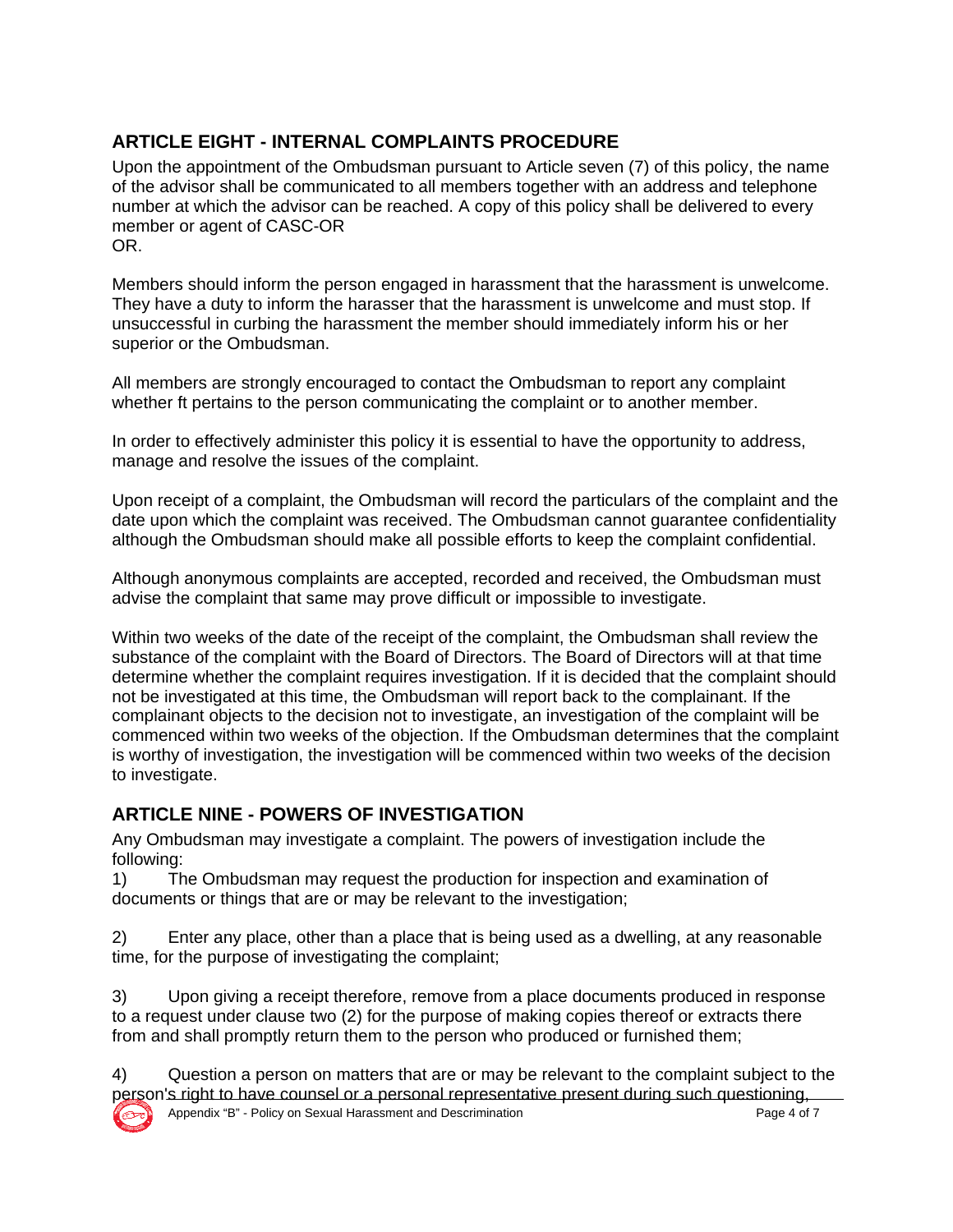and may exclude from the questioning any person who may be adverse in interest to either party in the complaint; and

5) Obtain signed witness statements.

Any denial of entry, refusal to produce documents or things, or refusal to answer the questions of the Ombudsman, may be taken into account by the Board of Directors at the time of its determination of the complaint.

The investigation should extend to the evidence of both the complainant and the respondent and any witnesses in support of each of them. The Ombudsman should approach the investigation with an open mind and with the objective of investigating fairly and with as little inconvenience as possible to the complainant and the respondent. Both the complaint and the respondent's response to the complaint must be fully investigated along with all available evidence in support of each position.

An investigation shall be concluded within 4 weeks of the making of the decision to investigate.

#### **ARTICLE TEN - DETERMINATION OF DESCRIMINATION OR SEXUAL HARASSMENT**

Within two weeks of the date of the conclusion of the investigation, the Ombudsman and the Board of Directors shall meet to collectively review the complaint, any response to the complaint and the evidence, which materialized upon the investigation of the complaint.

Where it appears to the majority of the Board of Directors that:

a) The subject matter of the complaint is trivial, frivolous, vexatious or made in bad faith;

b) The complaint is one that could and should more appropriately be made to The Ontario Human Rights Commission or to a court of law:

c) The complaint is not supported by the evidence, which materialized during the investigation;

The Board of Directors shall decide not to deal with the complaint and advise the complainant of the reasons for the decision in writing. The Ombudsman shall also communicate to the complainant the availability of recourse under human rights, civil and criminal law. A decision of the Board of Directors is final and not subject to any appeal.

All complainants are assured that by lodging a complaint pertaining to discrimination or sexual harassment that no measures of reprisal will be taken by CASC-OR nor will their opportunities with CASC-OR be in any way disrupted or affected. If a complaint is lodged maliciously and without any basis in fact, this can lead to discipline, up to and including termination of membership and privileges of the complainant subject to CSAC-OR by-laws.

In the event that the majority of the Board of Directors determines that prohibited discrimination or sexual harassment as defined in this policy has occurred, the Board of Directors may, subject to CASC-OR by-laws:



Direct the party to do anything, in the opinion of the panel, the party ought to do to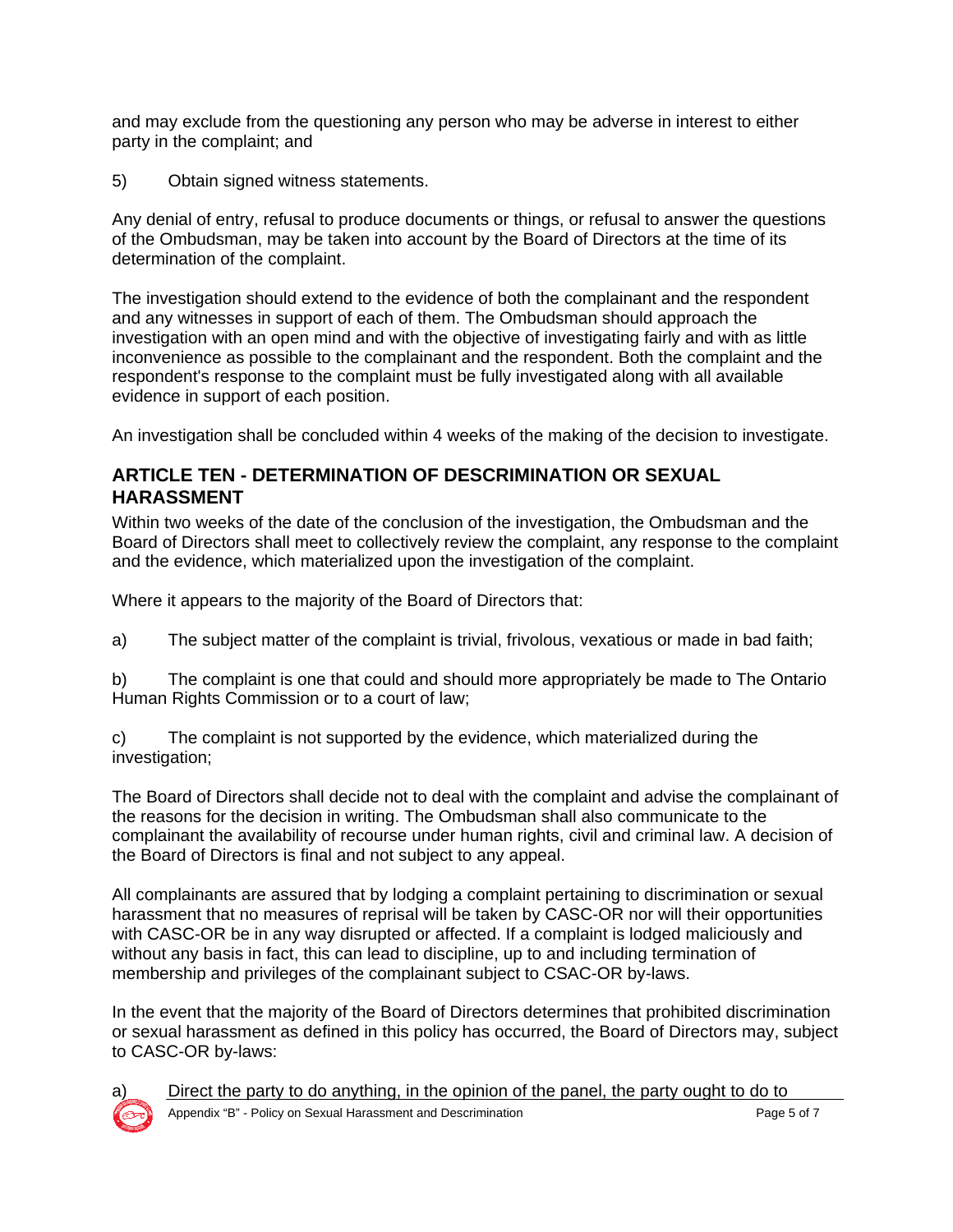achieve compliance with this policy, both in respect of the complaint and in respect of future practices; and